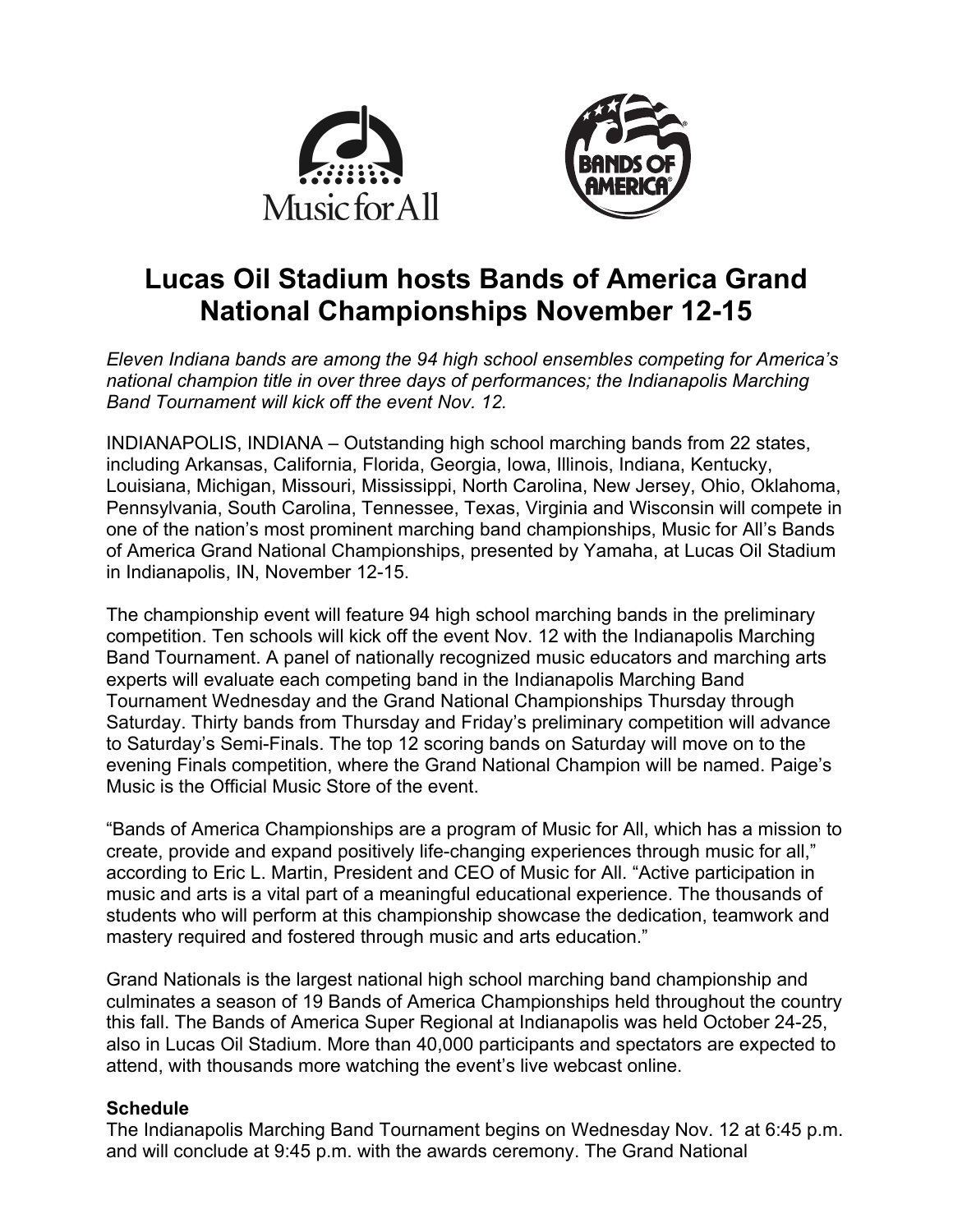Championships preliminary competition begins on Thursday Nov. 13 at 10:15 a.m. and will conclude at 11:30 p.m. The preliminary competition resumes on Friday Nov. 14 at 7:30 a.m. and concludes at 8:45 p.m. Gates will open for the Semi-Finals competition on Saturday, Nov. 15 at 7:00 a.m. with performances beginning at approximately 8:00 a.m. and will conclude at 4:45 p.m. Gates open for the Finals competition on Saturday Nov. 15 at 6:30 p.m. with performances beginning at 8:00 p.m. All times are tentative pending the final schedule of performing bands. Current times will be listed at musicforall.org.

#### **Eleven Indiana bands compete in this national competition**

Eleven Indiana bands, including Avon High School, Ben Davis High School, Carmel High School, Castle High School, Center Grove High School, Greenwood Community High School, Homestead High School, Lake Central High School, Lawrence Township High School, Monrovia High School and New Palestine High School will compete in the Grand National Championships.

# **Indianapolis Marching Band Tournament Nov. 12**

The four-day event begins as ten marching bands perform in the Indianapolis Marching Band Tournament, presented by Yamaha, from 6:45 p.m.-9:45 p.m. at Lucas Oil Stadium. The marching bands from Arsenal Technical High School, Broad Ripple Magnet High School, Crispus Attucks High School, Emmerich Manual High School, Gary Roosevelt High School, George Washington Community High School, John Marshall Community High School, Key Learning Community, Northwest High School and Shortridge Magnet High School and will compete in the Indianapolis Marching Band Tournament.

Spirit judges will award the most spirited, enthusiastic school with the Spirit Award and a \$1,000 scholarship for the school's band program. Tickets are available FREE in advance of the event from any of the bands participating in the Indianapolis Marching Band Tournament or at the Ticket Office during the Wednesday evening event for \$5.

Music for All is hosting the Indianapolis Marching Band Tournament as part of Grand Nationals, giving the Indianapolis school marching band members the opportunity to perform in a professional stadium at no cost to the schools. The tournament is one of the many ways Music for All supports music education in Indianapolis Public Schools.

#### **Special Events**

Four college bands will perform in exhibition: Marian University and Tennessee State University on Wednesday evening at the Indianapolis Marching Band Tournament, Tennessee State University again on Thursday afternoon, Marian University again Friday afternoon, the University of North Alabama Marching Band on Friday evening, and Illinois State University Marching Band on Saturday afternoon. The US Army Band will be performing the National Anthem on Wednesday evening at the Indianapolis Marching Band Tournament.

Friday evening's festivities will include the presentation of the Patrick John Hughes Parent/Booster Award, a national award honoring an outstanding band parent and supporter and named in honor of Louisville resident Patrick John Hughes, co-author with his son Patrick Henry of "I Am Potential."

Special events include programs for future music educators, student leaders, music education advocates and a three-day Expo in Lucas Oil Stadium.